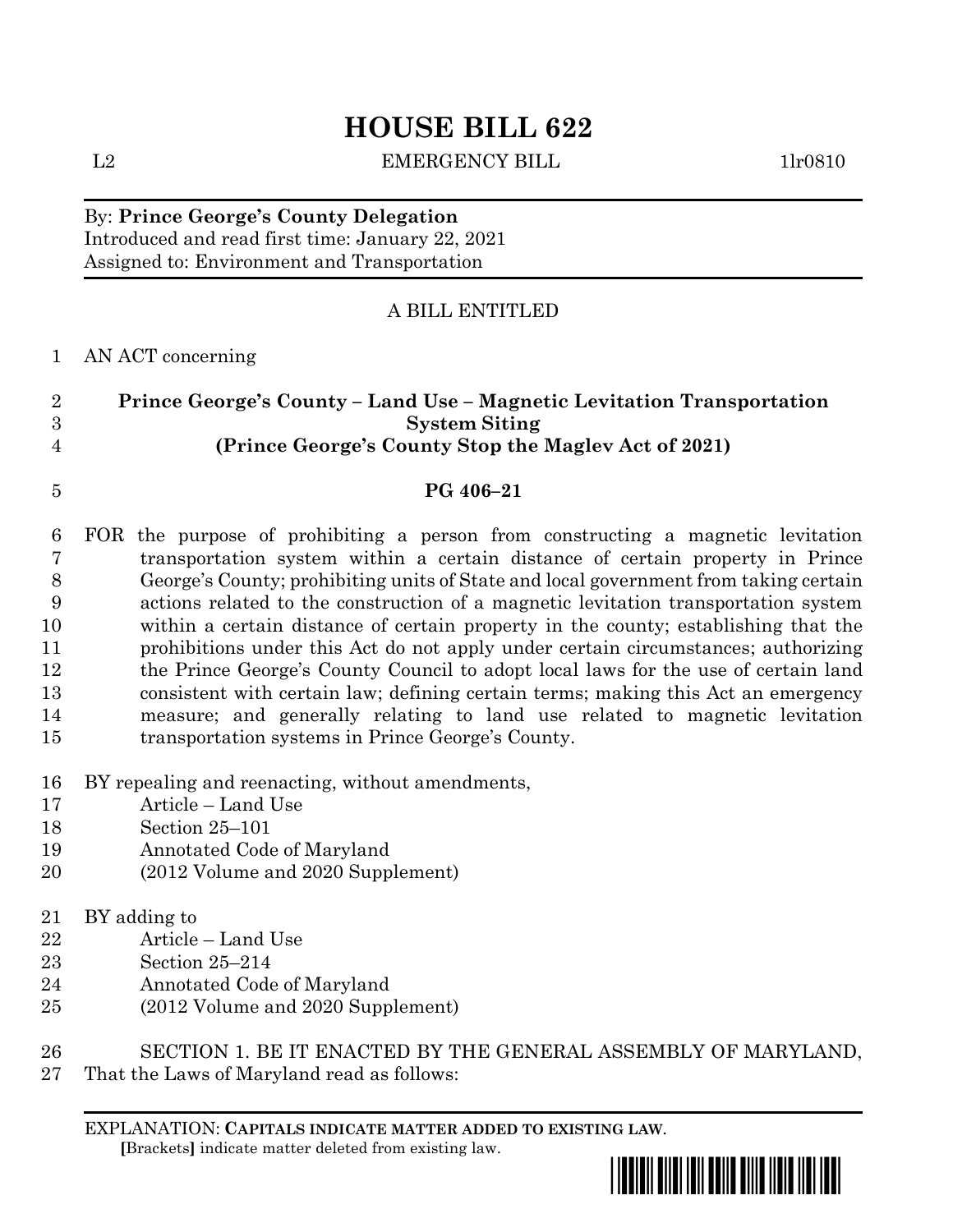|                     | <b>HOUSE BILL 622</b><br>$\overline{2}$                                                                                                                                             |
|---------------------|-------------------------------------------------------------------------------------------------------------------------------------------------------------------------------------|
| $\mathbf{1}$        | <b>Article - Land Use</b>                                                                                                                                                           |
| $\overline{2}$      | $25 - 101.$                                                                                                                                                                         |
| 3                   | This title applies only in Prince George's County.                                                                                                                                  |
| $\overline{4}$      | $25 - 214.$                                                                                                                                                                         |
| $\overline{5}$<br>6 | (1)<br>IN THIS SECTION THE FOLLOWING WORDS HAVE THE MEANINGS<br>(A)<br><b>INDICATED.</b>                                                                                            |
| 7<br>8<br>9         | "MAGNETIC LEVITATION TRANSPORTATION SYSTEM" INCLUDES A<br>(2)<br>FACILITY OR STRUCTURE INCIDENT TO THE CONSTRUCTION OR OPERATION OF A<br>MAGNETIC LEVITATION TRANSPORTATION SYSTEM. |
| 10                  | "PROTECTED PROPERTY" MEANS:<br>(3)                                                                                                                                                  |
| 11                  | (I)<br>A LOT WHERE A RESIDENCE IS LOCATED;                                                                                                                                          |
| 12                  | (II)<br>A WATERFRONT PARK;                                                                                                                                                          |
| 13                  | (III)<br>PROPERTY OWNED BY THE FEDERAL GOVERNMENT;                                                                                                                                  |
| 14                  | (IV)<br>A NATIONAL PARK; OR                                                                                                                                                         |
| 15                  | (V)<br>A FOREST PRESERVE.                                                                                                                                                           |
| 16                  | "WATERFRONT PARK" MEANS THE BLADENSBURG WATERFRONT<br>(4)                                                                                                                           |
| 17<br>18            | PARK, THE PATUXENT RIVER PARK, OR ANY OTHER PARK DESIGNATED AS SUCH IN<br>THE COUNTY.                                                                                               |
| 19                  | EXCEPT AS PROVIDED IN SUBSECTION (C) OF THIS SECTION:<br>(B)                                                                                                                        |
| 20                  | (1)<br>A PERSON MAY NOT CONSTRUCT A MAGNETIC LEVITATION                                                                                                                             |
| 21                  | TRANSPORTATION SYSTEM THAT IS LOCATED WITHIN 2 MILES OF A PROTECTED                                                                                                                 |
| 22                  | PROPERTY LOCATED IN THE REGIONAL DISTRICT IN THE COUNTY; AND                                                                                                                        |
| $23\,$              | (2)<br>A STATE, REGIONAL, OR LOCAL GOVERNMENTAL UNIT MAY NOT                                                                                                                        |
| 24                  | APPROVE A PROPOSAL FOR THE CONSTRUCTION, OR APPROVE CONDEMNATION OF                                                                                                                 |
| 25                  | CONSTRUCTION, OF<br>${\bf A}$<br><b>PROPERTY</b><br><b>FOR</b><br><b>THE</b><br><b>MAGNETIC</b><br><b>LEVITATION</b>                                                                |
| 26                  | TRANSPORTATION SYSTEM THAT IS LOCATED WITHIN 2 MILES OF A PROTECTED                                                                                                                 |
| $27\,$              | PROPERTY LOCATED IN THE REGIONAL DISTRICT IN THE COUNTY.                                                                                                                            |